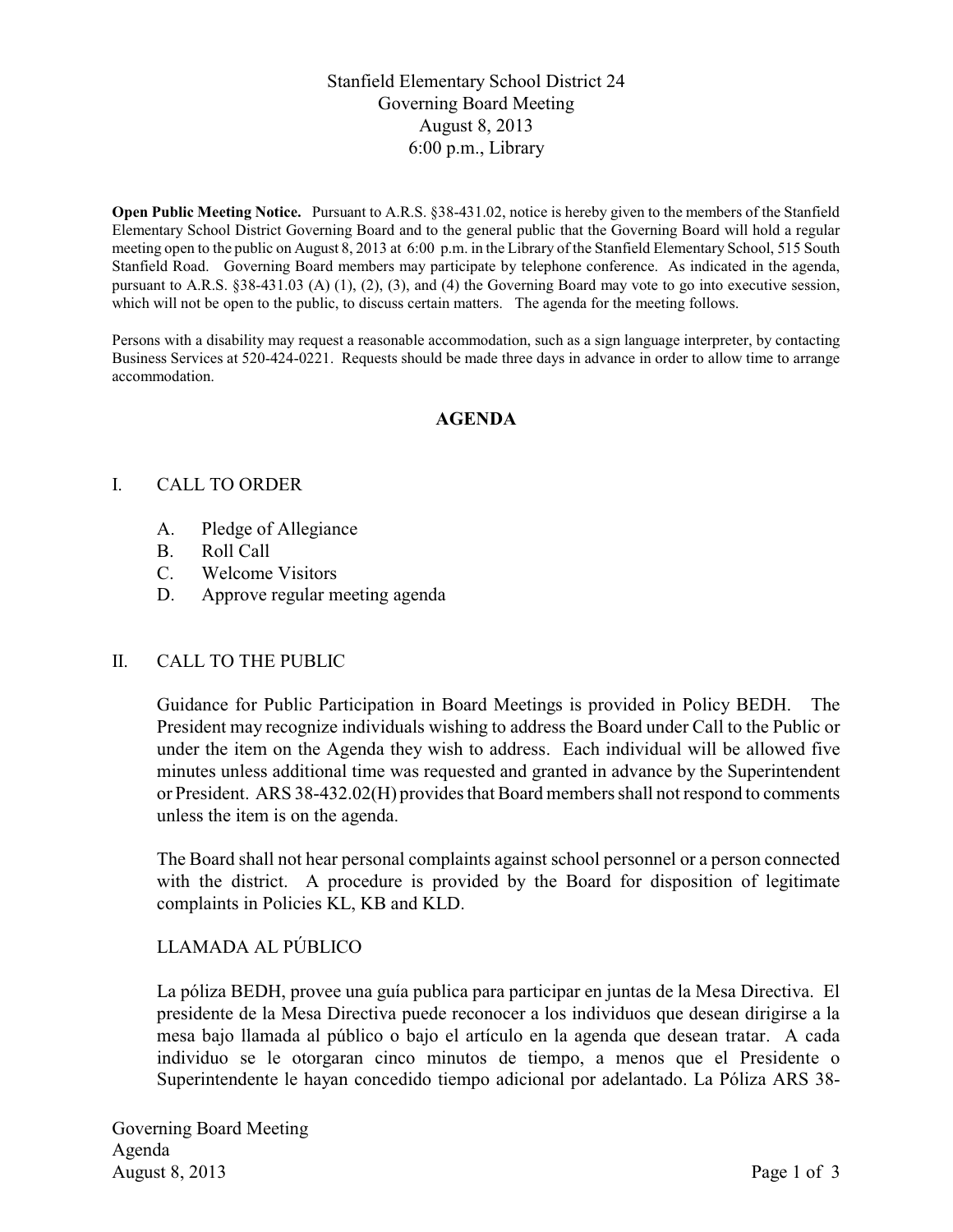432.02 dice que ningún miembro de la mesa responderá a ningún tipo de comentarios de temas que no estén en la agenda.

La mesa no oirá quejas personales en contra de personal de la escuela o personas que tengan alguna conexión con el Distrito. Para este tipo de quejas la mesa provee otro tipo de procedimientos para la disposición de quejas legítimas las cuales se encuentran en las siguientes Pólizas KL, KB, y KLD.

# III. APPROVAL OF MINUTES

Approve the July 11, 2013 regular governing board meeting minutes and July 18, 2013, July 20, 2013 and July 30, 2013 special governing board meeting minutes.

## IV. REPORTS

- A. Superintendent's Report (Pages 1-4)
	- 1. Goals for FY14 will align with CIP
	- 2. District AIMS results and Letter Grade
	- 3. Opening Sessions and School year 2013-2014
	- 4. Override update
- B. July Public Funds Expenditure Reports (Pages 5- 7) 1. 2012 -2013 July reports
- C. July Student Activities Report (Page 8)
- D. Principal's Report (Page 9) 1. Enrollment 2. Monthly Update
- E. Operations Support Services Reports (Page 10) 1. Maintenance
	- 2. Transportation

# V. NEW BUSINESS ACTION ITEMS – PERSONNEL

All hiring is pending satisfactory completion of background investigation, records verification, and fingerprint report.

A. Approve extra-duty assignment for Bonnie Tait for Special Education and administrative support.